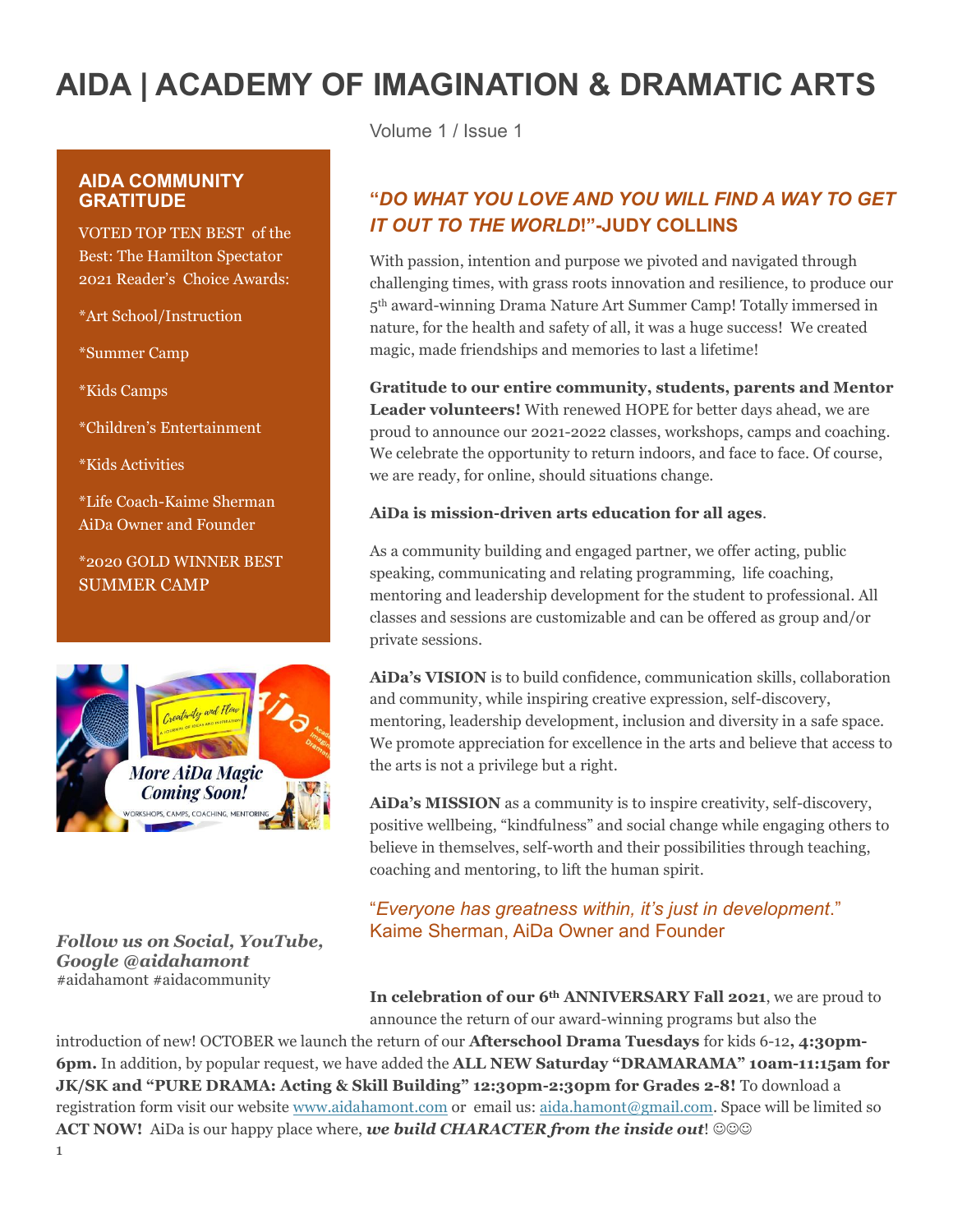#### **Youth Initiative Mentor Leaders and Mentor Leaders in Training:**

We are now currently accepting applications for secondary students to apply to join our AiDa Team. The initiative is for students Grade 9-12 offering them the opportunity to enrich community through creativity, gaining confidence, life skills, tools and strategies for becoming an effective communicator, mediator and eligibility to earn community service credit.

Mentor Leader in Training is for age 13, to bridge the gap between camper and Mentor Leader.

Expectations to become a ML are to have a positive attitude, passion for the arts, enjoy working with kids and display abilities to encourage students to be co-operative, inclusive, kind, empathetic and compassionate to others. They must demonstrate a commitment through attendance and have a desire to be a team player and make a difference in a creative, safe environment. No drama experience necessary, just a desire to learn!

#### **The Art of Speaking, Communicating and Relating**

For the student to professional, these customizable workshops help one gain tools and strategies for success in overcoming fear of public speaking and to becoming an effective communicator in interviews, presentations, pitches, meetings and social situations.

Public Speaking is one of the top rated job skills. As a community partner, these workshops have been presented at Mohawk College Continuing Education, The Boys and Girls Club, Starter Company-The Hamilton Business Centre and can be customized for sales/management teams, human resources, entrepreneurs, schools and organizations. Book Now!

#### **Life Coaching: Cultivate Your Destiny!**

Coaching to build confidence, communication skills, empower self-worth, intention, purpose while manifesting gratitude, joy and success. Offering private/or group sessions face to face or virtual with certified Life Coach Kaime Sherman, AiDa owner, founder. Contact us for session bookings.

**All AiDa classes, workshops, camps and coaching are created and facilitated by Kaime Sherman**, an award-winning community leader in arts innovation, author, artist, mentor, acting, public speaking and life coach.

Her book, "Creativity and Flow; A Journal of Ideas and Inspiration," is available at[: www.amazon.com/author/kwsherman](http://www.amazon.com/author/kwsherman) .

Kaime is a YWCA recipient of "Woman of Distinction" 2015 Arts & Culture, a multi- Nominee, of The City of Hamilton Arts Awards for Arts Innovation/Community Leadership, 2016-2020 and 2017 recipient of AFW award, Art & Culture for community leadership in the arts. Kaime has fostered growth in both the arts and in the business sector for over four decades in Hamilton.

As a graduate of The American Academy of Dramatic Arts; Los Angeles, Gold Member of The Actor's Society for alumni, she was mentored by Master Instructors and legends in theatre, film and television. She served as regional adjudicator for over 25 years for the AADA for both New York and Los Angeles campuses. Member ACTRA and Hamilton Arts Council.

*"When I was a young man, I had the opportunity to attend an incredible acting institution called The American Academy of Dramatic Arts. Anyone who attended that program would absolutely have a powerful extensive knowledge of the whole scope of the acting process and its steps of preparation. Not only do I know, Kaime, I attended school with her and know her to be of the highest caliber of professionalism. Anybody under her tutelage would be a very lucky student indeed*."

Nick Cassavetes; American Actor, Film Director; The Notebook, Alpha Dogs, My Sister's Keeper, John Q, She's So Lovely, The Other Woman and soon to be released, God is a Bullet